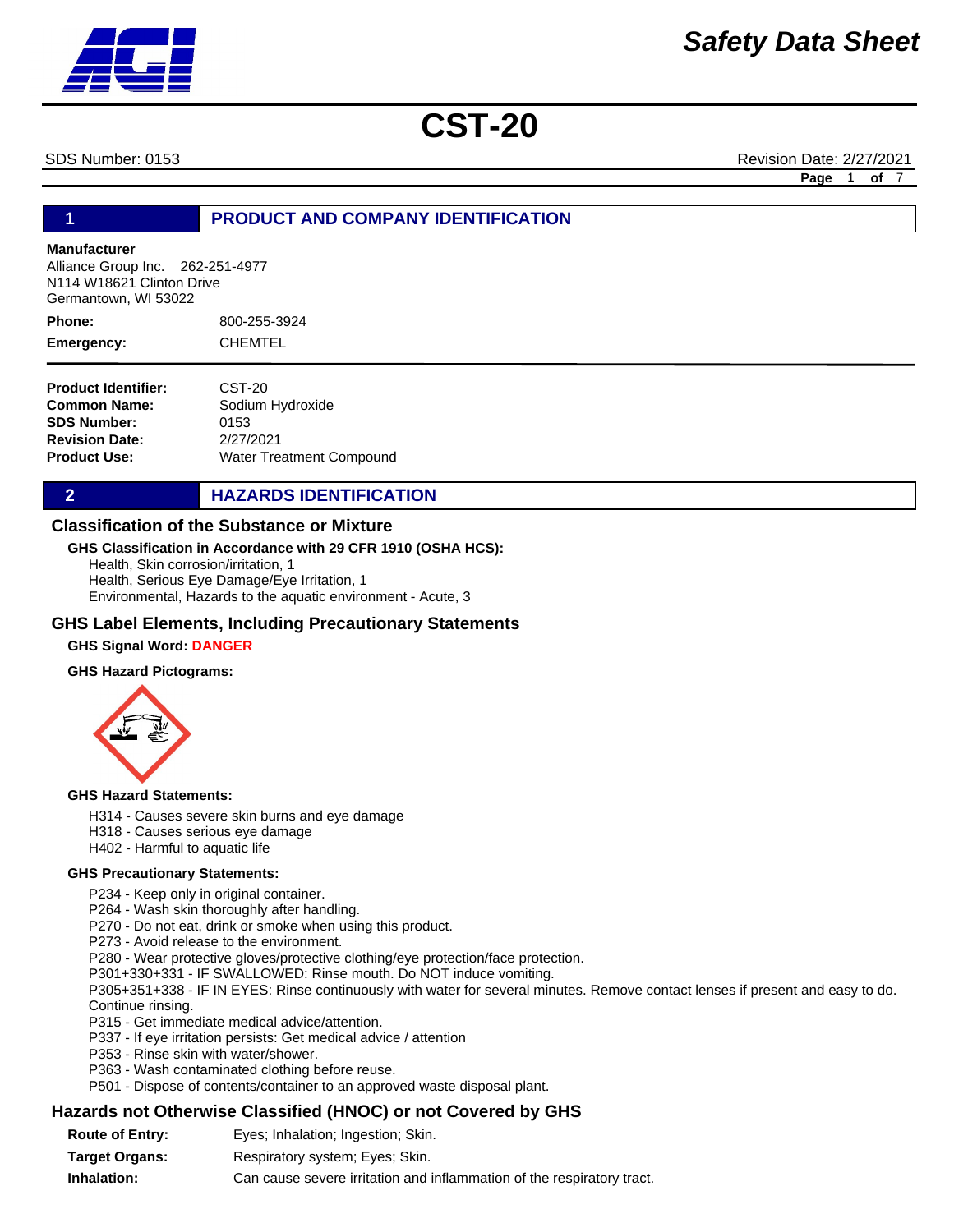

#### SDS Number: 0153 **Revision Date: 2/27/2021**

| <b>Skin Contact:</b>              | May cause irritation, tearing and redness.                                                                 | Page | of 7 |  |
|-----------------------------------|------------------------------------------------------------------------------------------------------------|------|------|--|
| <b>Eye Contact:</b><br>Ingestion: | May cause irritation. May cause permanent eye damage.<br>Aspiration hazard: Harmful or fatal if swallowed. |      |      |  |

**HMIS III:** Health = 3(Chronic), Fire = 0, Physical Hazard = 1

| HMIS                   |   |  |
|------------------------|---|--|
| <b>HEALTH</b>          |   |  |
| <b>FLAMMABILITY</b>    | ი |  |
| <b>PHYSICAL HAZARD</b> |   |  |
| PERSONAL PROTECTION    |   |  |

#### **3 COMPOSITION/INFORMATION OF INGREDIENTS**

Substance/Mixture: Mixture

|                                    |                    | Chemical Ingredients:                |  |
|------------------------------------|--------------------|--------------------------------------|--|
| CAS#                               | $\frac{1}{2}$      | Chemical Name:                       |  |
| $7632 - 00 - 0$<br>$1330 - 43 - 4$ | $<20\%$<br>$<15\%$ | Sodium nitrite<br>Sodium Tetraborate |  |
| $1310 - 73 - 2$                    | $<5\%$             | Sodium hydroxide                     |  |

|                      | <b>FIRST AID MEASURES</b>                                                                                                                                                                                                                                                                      |
|----------------------|------------------------------------------------------------------------------------------------------------------------------------------------------------------------------------------------------------------------------------------------------------------------------------------------|
| Inhalation:          | If symptoms develop, move victim to fresh air. Give oxygen or artificial respiration if needed. GET IMMEDIATE<br><b>MEDICAL ATTENTION.</b>                                                                                                                                                     |
| <b>Skin Contact:</b> | Promptly flush skin with water for 15 minutes. Remove contaminated clothing immediately. Get immediate medical<br>attention. Do not reuse clothing and shoes until cleaned. Discard leather articles such as shoes and belt. Do not apply<br>oils and ointments unless ordered by a physician. |
| Eye Contact:         | Immediately flush eyes with large amounts of water for at least 15 minutes, lifting eyelids occasionally to facilitate<br>irrigation. Get immediate medical attention.                                                                                                                         |
| Ingestion:           | Drink large quantities of water. Do NOT induce vomiting. Seek immediate medical attention. If unconscious, take to a<br>hospital or physician. Never induce vomiting or give anything by mouth to an unconscious victim. For spontaneous<br>vomiting, keep head below hips.                    |
|                      |                                                                                                                                                                                                                                                                                                |

#### **5 FIRE FIGHTING MEASURES**

| <b>Flammability:</b>       | Not flammable or combustible. |
|----------------------------|-------------------------------|
| <b>Flash Point:</b>        | No data available.            |
| <b>Flash Point Method:</b> | No data available.            |
| <b>Burning Rate:</b>       | No data available             |
| <b>Autoignition Temp:</b>  | No data available             |
| LEL:                       | No data available             |
| UEL:                       | No data available             |
| Fire Fighting Methods      |                               |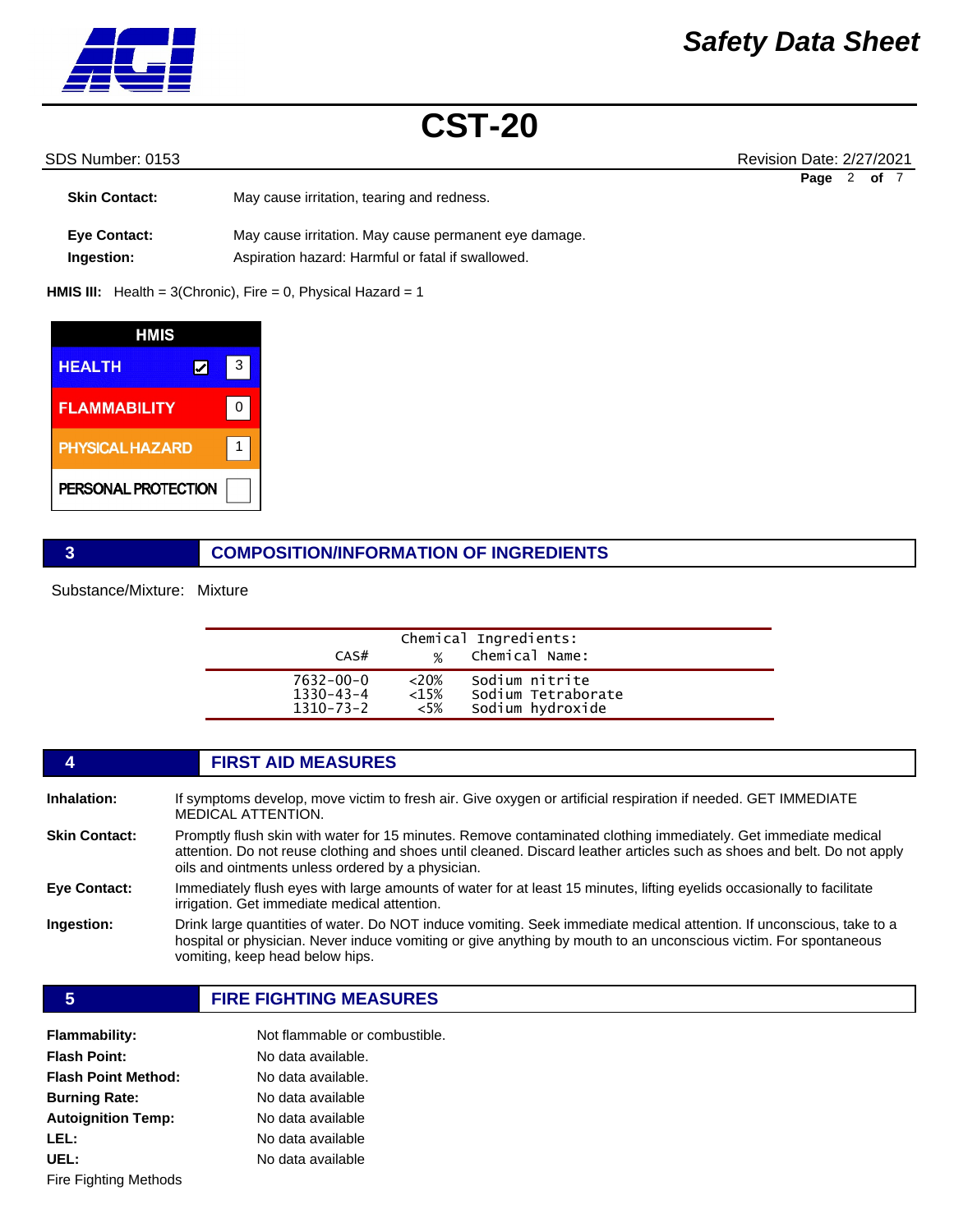## *Safety Data Sheet*



## **CST-20**

SDS Number: 0153 Revision Date: 2/27/2021

Evacuate area of unprotected personnel. Wear protective clothing including NIOSH Approved self- contained breathing apparatus. Remain **Page** 3 **of** 7

upwind of fire to avoid hazardous vapors and decomposition products. Use water spray to cool fire exposed containers and disperse vapors.

#### **Unusual Fire or Explosion Hazards:**

If evaporated to dryness, residue is an oxidizer and can stimulate or accelerate combustion of organic or other combustible materials. This product may react with certain metals to produce flammable hydrogen gas.

#### *Extinguishing Media*

**Suitable:** Water spray, alcohol- resistant foam, dry chemical, or carbon dioxide.

**Unsuitable fire extinguisher:** No data available. Do not use direct water stream

### **6 ACCIDENTAL RELEASE MEASURES**

#### **Personal Precautions**

Use personal protective equipment. Avoid breathing vapors, mist or gas. Ensure adequate ventilation.

#### **Environmental Precautions**

Prevent further leakage or spillage if safe to do so. Do not let products enter drains. Discharge into the environment must be avoided.

#### **Spill**

Soak up with inert absorbent material and dispose of as hazardous waste. Remaining residue can be neutralized with hydrochloric acid and then disposed of properly. Keep in suitable, closed containers for disposal.

|                                          | <b>HANDLING AND STORAGE</b>                                                                                                                                                                                                                                                                                                                                                                                                                                                                                                                                                                                                                                                                                                                               |
|------------------------------------------|-----------------------------------------------------------------------------------------------------------------------------------------------------------------------------------------------------------------------------------------------------------------------------------------------------------------------------------------------------------------------------------------------------------------------------------------------------------------------------------------------------------------------------------------------------------------------------------------------------------------------------------------------------------------------------------------------------------------------------------------------------------|
| <b>Handling Precautions:</b>             | CORROSIVE. Avoid contact with eyes, skin, or clothing. Avoid breathing vapors or mist. Wash<br>thoroughly after handling. Do not puncture or drop containers. Do not expose containers to open flame,<br>excessive heat, or direct sunlight.                                                                                                                                                                                                                                                                                                                                                                                                                                                                                                              |
| <b>Storage Requirements:</b>             | Store in cool/dry area. Keep away from sunlight, heat, sparks, and flames. Keep away from incompatible<br>materials. Keep container tightly closed. Do not store in unlabeled or mislabeled containers. Do not<br>freeze.                                                                                                                                                                                                                                                                                                                                                                                                                                                                                                                                 |
| 8                                        | <b>EXPOSURE CONTROLS/PERSONAL PROTECTION</b>                                                                                                                                                                                                                                                                                                                                                                                                                                                                                                                                                                                                                                                                                                              |
| <b>Engineering Controls:</b>             | Provide local exhaust ventilation. Maintain adequate ventilation. Do not use in confined spaces.                                                                                                                                                                                                                                                                                                                                                                                                                                                                                                                                                                                                                                                          |
| <b>Personal Protective</b><br>Equipment: | <b>Hygiene Measures</b><br>Handle in accordance with good industrial hygiene and safety practice. Wash hands before breaks and<br>at the end of workday.<br>Respiratory<br>Where risk assessment shows air-purifying respirators are appropriate use a full-face respirator with<br>multi-purpose combination (US) or type ABEK (EN 14387) respirator cartridges as a backup to<br>engineering controls. If the respirator is the sole means of protection, use a full-face supplied air<br>respirator.<br>Eyes and Face<br>Wear chemical safety goggles while handling this product. Wear additional eye protection such as a face<br>shield when the possibility exists for eye contact with splashing or spraying liquid or airborne material.<br>Skin |

Prevent contact with this product. Wear gloves and protective clothing depending on conditions of use. Protective gloves: gauntlet-type, neoprene, nitrile.

| <b>Component</b>   | <b>OSHA PEL</b> | <b>ACGIH TWA/TLV</b> |
|--------------------|-----------------|----------------------|
| Sodium Tetraborate | 10 mg/m $3$     | 1 mg/m $3$           |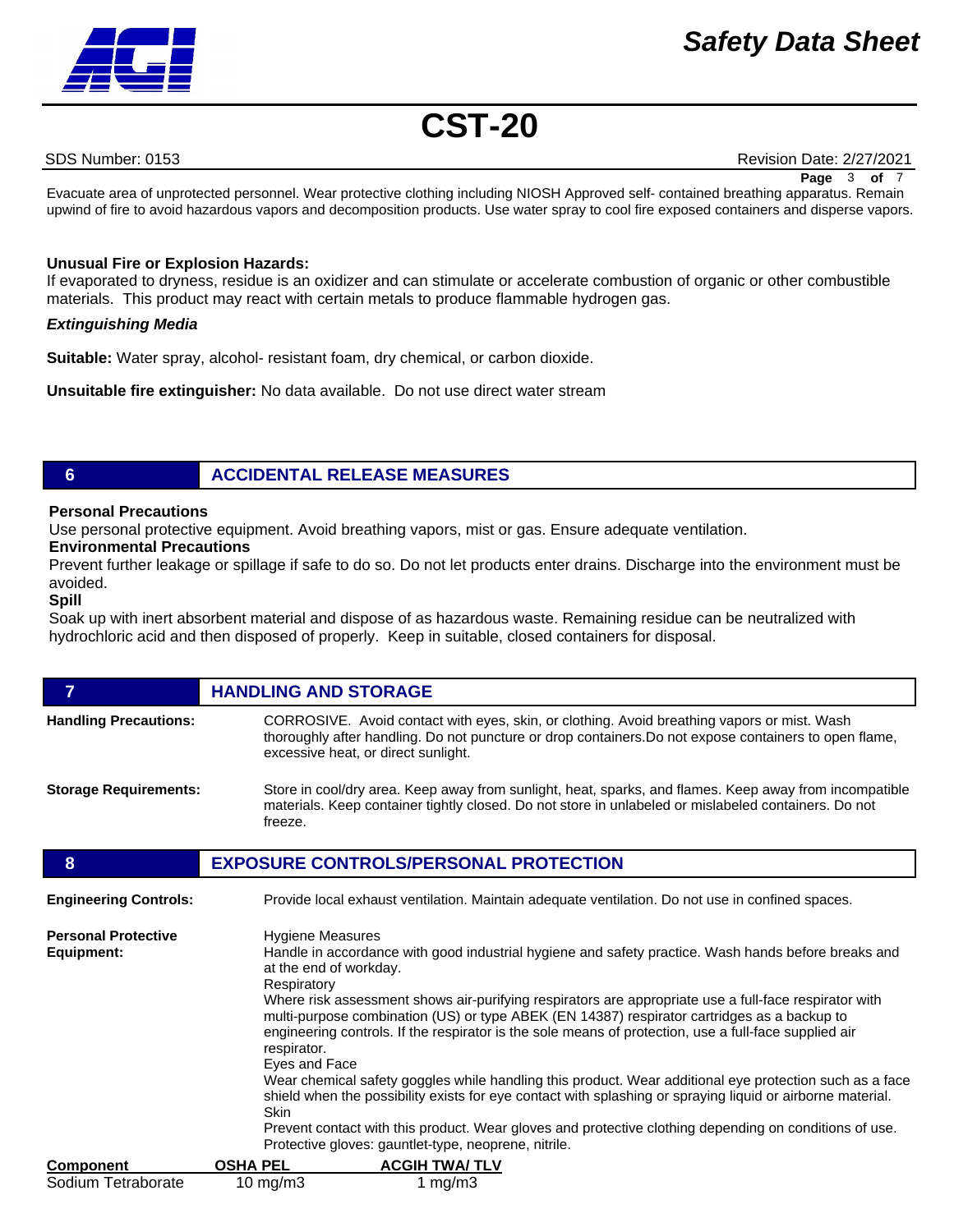

Sodium Nitrite **No data available** No data available

Sodium Hydroxide No data available 2 mg/m3

## **9 PHYSICAL AND CHEMICAL PROPERTIES**

**Appearance:** Clear, light yellow No data available. 1.25 No data available. No data available. No data available No data available. No data available No data available.  $>12$ No data available No data available. No data available. **Odor Threshold: Particle Size: Spec Grav./Density: Viscosity: Saturated Vapor Concentration: Boiling Point: Flammability: Partition Coefficient: Vapor Pressure: pH: Evap. Rate: Molecular weight: Decomp Temp: Physical State:** Liquid **Odor:** Odorless

Lower Explosion Limits: No data available. Upper Explosion Limits: No data available.

No data available. **Molecular Formula:** No data available. **Solubility: Softening Point: Percent Volatile: Heat Value: Freezing/Melting Pt.: Flash Point: Octanol: Vapor Density: VOC: Bulk Density: Auto-Ignition Temp:** No data available

**Complete** No data available. No data available.

32°F No data available. No data available. No data available. No data available No data available No data available. No data available.

| 10                                                                  | <b>STABILITY AND REACTIVITY</b>                                                                                                                         |
|---------------------------------------------------------------------|---------------------------------------------------------------------------------------------------------------------------------------------------------|
| <b>Reactivity:</b>                                                  | No data available.                                                                                                                                      |
| <b>Chemical Stability:</b>                                          | Product is stable under normal conditions.                                                                                                              |
| <b>Conditions to Avoid:</b>                                         | Avoid contact with heat, sparks, electric arcs, other hot surfaces, and open flames. Dried residue<br>increases the probability of oxidizing reactions. |
| <b>Materials to Avoid:</b>                                          | Strong reducing agents, acids, strong oxidizing agents, organic materials, combustible materials,<br>halogenated compounds                              |
| <b>Hazardous Decomposition:</b><br><b>Hazardous Polymerization:</b> | Thermal decomposition may release: carbon monoxide, carbon dioxide, and oxides of nitrogen.<br>Will not occur under normal conditions.                  |

**UFL/LFL:**

- 
- **11 TOXICOLOGICAL INFORMATION**

#### **Toxicity Data:**

**EYE:** Causes severe eye irritation and burns. May cause: blurred vision, redness, pain, conjuctivitis, ulcerations, tissue destruction, permanent eye damage.

» Sodium Hydroxide Eyes - Rabbit - severe - 24h

**DERMAL:** Causes severe irritation and burns. Concentrated solutions may cause: severe burns, severe necrosis, permanent skin damage. Prolonged and repeated exposure to dilute solutions may cause irritation, redness, pain and drying and cracking of the skin.

» Sodium Hydroxide Dermal LD50 - rabbit - 1350 mg/kg

Skin - Rabbit - causs severe burns - 24h

» Sodium Nitrite Dermal LD50 - no data available

SDS Number: 0153 Revision Date: 2/27/2021 **Page** 4 **of** 7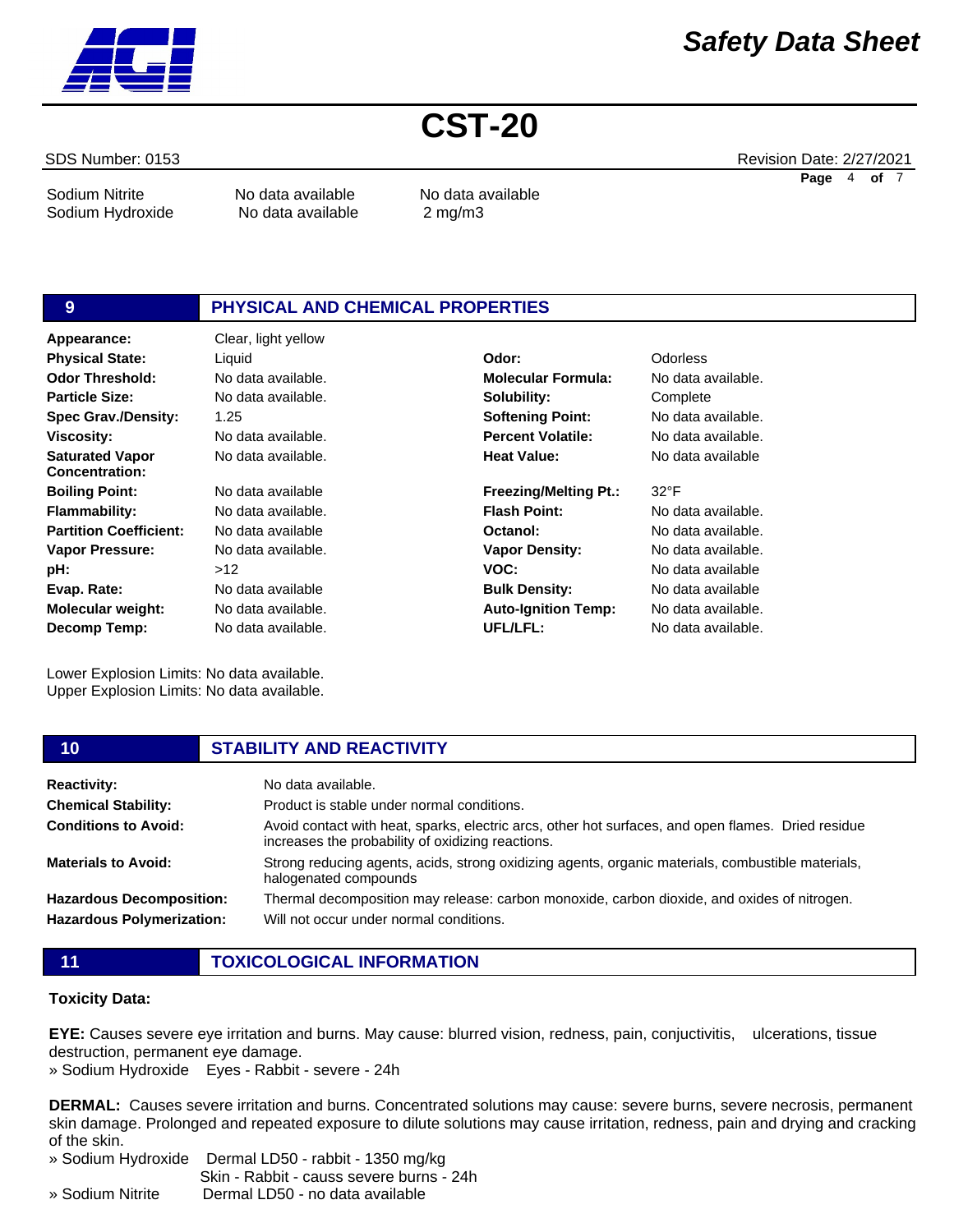

SDS Number: 0153 Revision Date: 2/27/2021 **Page** 5 **of** 7

» Sodium Tetraborate Dermal LD50 - rabbit: > 2000 mg/kg

**INHALATION:** May be harmful if inhaled. Material is extremely destructive to mucous membranes and upper respiratory tract.

- » Sodium Hydroxide Inhalation LC50 no data available
- » Sodium Nitrite Inhalation LC50 no data available
- » Sodium Tetraborate Inhalation LC50 no data available

**ORAL**: May be harmful if swallowed. May cause damage to the: mouth, throat, esophagus, stomach, gastrointestinal tract.

- » Sodium Hydroxide Oral LD50 mouse: 40 mg/kg
- » Sodium Nitrite Oral LD50 rat: 157 mg/kg
- » Sodium Tetraborate Oral LD50 rat: 3200 mg/kg

**Chronic Effects:** No Data Available **Mutagenicity:** No Data Available **Teratogenicity:** No Data Available. **Fertility Effects:**  (Sodium Tetraborate) **Reproductive Toxicity:** suspected of damaging fertility

**Carcinogenicity:**

**IARC:** No component of this product present at levels greater than or equal to 0.1% is identified as probable, possible or confirmed human carcinogen by IARC.

**ACGIH:** No component of this product present at levels greater than or equal to 0.1% is identified as a carcinogen or potential carcinogen by ACGIH.

**NTP:** No component of this product present at levels greater than or equal to 0.1% is identified as a known or anticipated carcinogen by NTP.

**OSHA:** No component of this product present at levels greater than or equal to 0.1% is identified as a carcinogen or potential carcinogen by OSHA.

#### **Acute Toxicity Estimate (ATE):**

**Inhalation Vapor:** No data available **Inhalation Dust/Mist:** No data available

**12 ECOLOGICAL INFORMATION** 

**Biodegradability** No data available.

#### **Ecotoxicity**

#### **Toxicity to fish:**

- » Sodium Nitrite LC50 Oncorhynchus mykiss (rainbow trout): 0.94 1.92 mg/l 96.0 h (Flow thru test)
	- \* Mortality NOEC Oncorhynchus mykiss (rainbow trout): 0.54 mg/l 96.0 h
- » Sodium Hydroxide LC50 Gambusia affinis (Mosquito fish): 125 mg/l 96 h.
- LC50 Oncorhynchus mykiss (rainbow trout): 45.4 mg/l 96 h
- » Sodium Tetraborate LC50 Other fish: 74 mg/L 96h.

#### **Toxicity to aquatic invertebrates:**

- » Sodium Hydroxide EC50 Daphnia magna (Water flea): 40.38 mg/l 48 h.
- **13 DISPOSAL CONSIDERATIONS**

Dispose of in accordance with local, state, and federal regulations. Since emptied containers retain product residue, follow label warnings even after container is emptied. DO NOT pressurize, cut, weld, solder, drill, grind, or expose empty containers to heat, flame, sparks or other sources of ignition.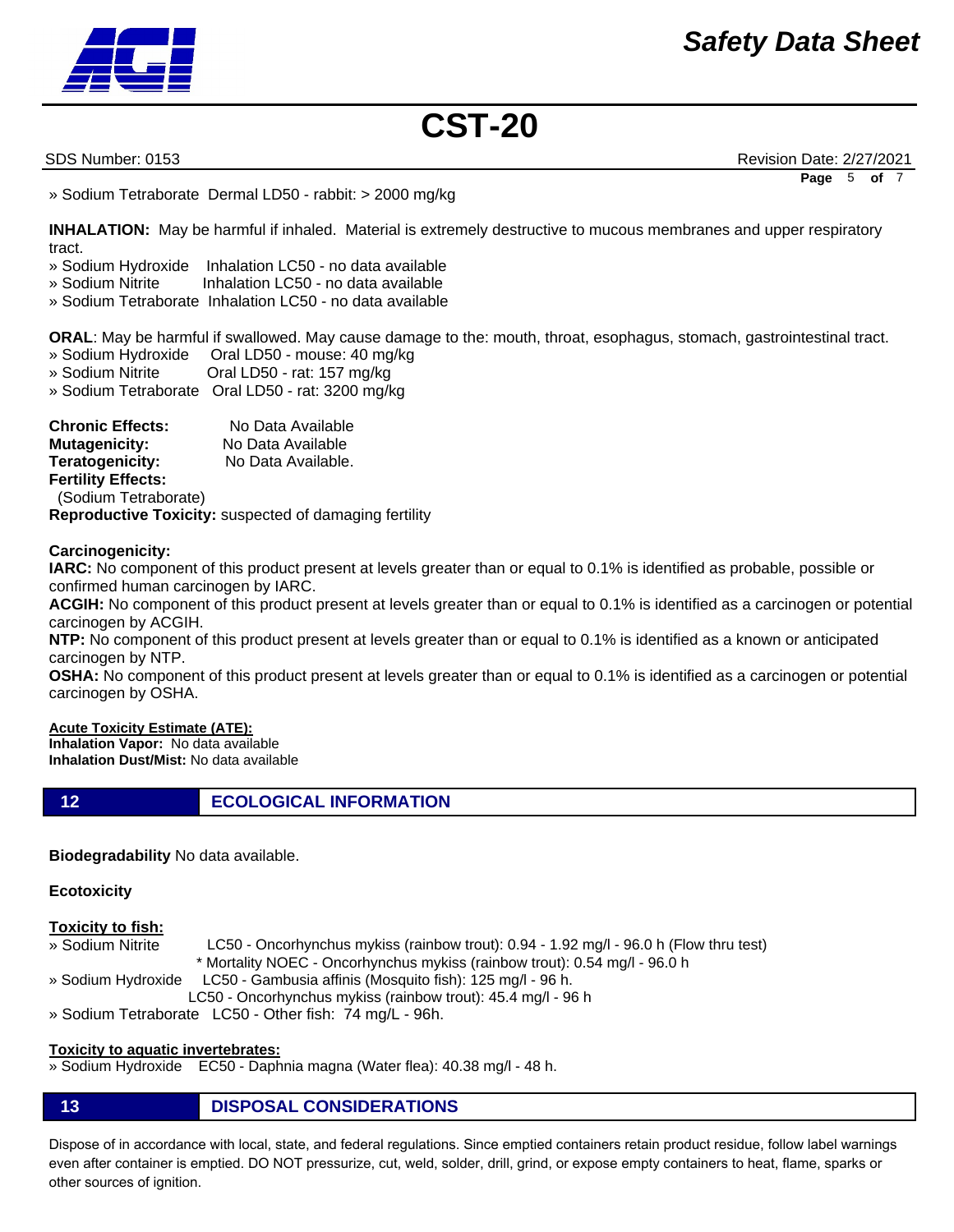

SDS Number: 0153 Revision Date: 2/27/2021 **Page** 6 **of** 7

### **14 TRANSPORT INFORMATION**

UN3266, Corrosive liquid, basic, inorganic, n.o.s., 8, PGII, (Sodium Hydroxide, Sodium Nitrite)

DOT Proper Shipping Name: Corrosive liquid, basic, inorganic, nos DOT Technical Name: Sodium Hydroxide, Sodium Nitrite DOT Hazard Class: 8 DOT UN/NA Number: UN3266 Packing Group: II Resp. Guide Page:60 Reportable Quantity (RQ): No data available.



**15 REGULATORY INFORMATION**

This product does not contain chemicals known to the State of California to cause cancer, birth defects, or other reproductive harm.

### **FEDERAL REGULATIONS**

TSCA Inventory Status: All components of this product are listed as "Active" on the Toxic Substances Control Act (TSCA) 8 (b) Inventory.

CERCLA / SARA Emergency Reporting: A spill or release of this material may trigger the emergency release reporting requirements under CERCLA (40 CFR Part 300) and/or SARA Title III (40 CFR Part 355). State or local reporting requirements may differ from federal requirements.

**» Sodium Hydroxide CERCLA reporting amount - 1000 lbs.** 

**» Sodium Nitrite CERCLA reporting amount - 100 lbs.**

Clean Water Act (CWA): The following chemicals are listed under Section 311 as hazardous substances requiring the submission of a National Pollutant Discharge Elimination System (NPDES) permit application to EPA. **» Sodium Hydroxide**

### **STATE REGULATIONS**

**California-** The following components are listed under Proposition 65: This product does not contain any chemicals known to the State of California to cause cancer.

**Massachusetts - RTK Substances:** The following components are listed: Sodium Hydroxide (CAS #1310-73-2)

**New Jersey - RTK Substances:** The following components are listed: Sodium Hydroxide (CAS #1310-73-2)

**Pennsylvania - RTK Substances:** The following components are listed: Sodium Hydroxide (CAS #1310-73-2)